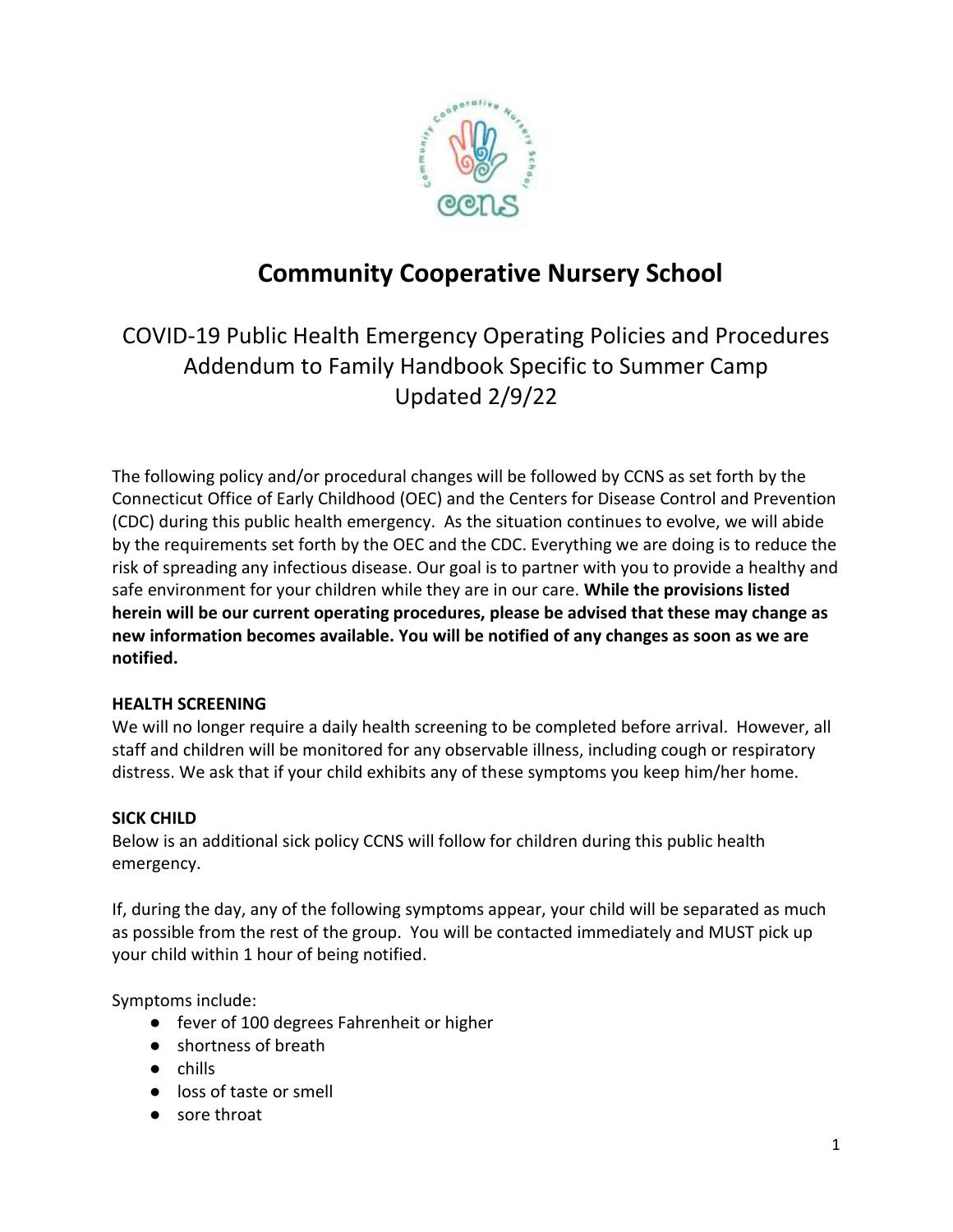- muscle aches
- diarrhea
- nausea

While we understand that many of these symptoms can also be related to non-COVID-19 related issues we must proceed with an abundance of caution during this Public Health Emergency. *Your child will need to remain out of the program until a physician's release can be obtained.*

Should your child exhibit any one of the following symptoms, you will be notified and you will need to monitor your child for additional symptoms.

- cough
- runny nose
- congestion

Should your child exhibit more than one of those symptoms, he/she will be sent home until a physician's release can be obtained.

All other sick policies set forth in the CCNS Family Manual will continue to be followed in addition to this policy.

# **DROP OFF/PICK UP**

Children will be dropped off at the end of the driveway between 9:25 am-9:40 am. One of the teachers will escort the child out of the car to the other teachers who will be waiting at the bottom gate. Parents are not to exit the car.

Once half the children attending camp that day are dropped off and checked in, two teachers will walk the children up the hill, help them store their belongings, and immediately take them to wash their hands. The remaining children will walk up once everyone has arrived.

At the end of the day the teachers will have each child's belongings ready to go. The children will be walked to the gate at the bottom of the driveway. A parent/caregiver will pull up to the driveway, exit the car and the child will be walked through the gate to meet his caregiver. Please remain in your car until you reach the driveway. A teacher will hand you the attendance sheet to initial, indicating you have picked up your child.

Please be mindful of the driveways in the cul-de-sac and do not block them while waiting in the pick-up/drop-off line. It is critical that you be on time for your drop-off and pick-up times.

If you have missed drop off time due to an appointment or other issue, please park and walk your child up the hill.

# **MASKS/FACE COVERINGS**

All staff and children three years of age and older are required to wear a mask or cloth face covering that covers the nose and mouth while **inside** CCNS. **Children will not be required to wear a mask when eating, drinking or playing outside.** Parents must send their child to school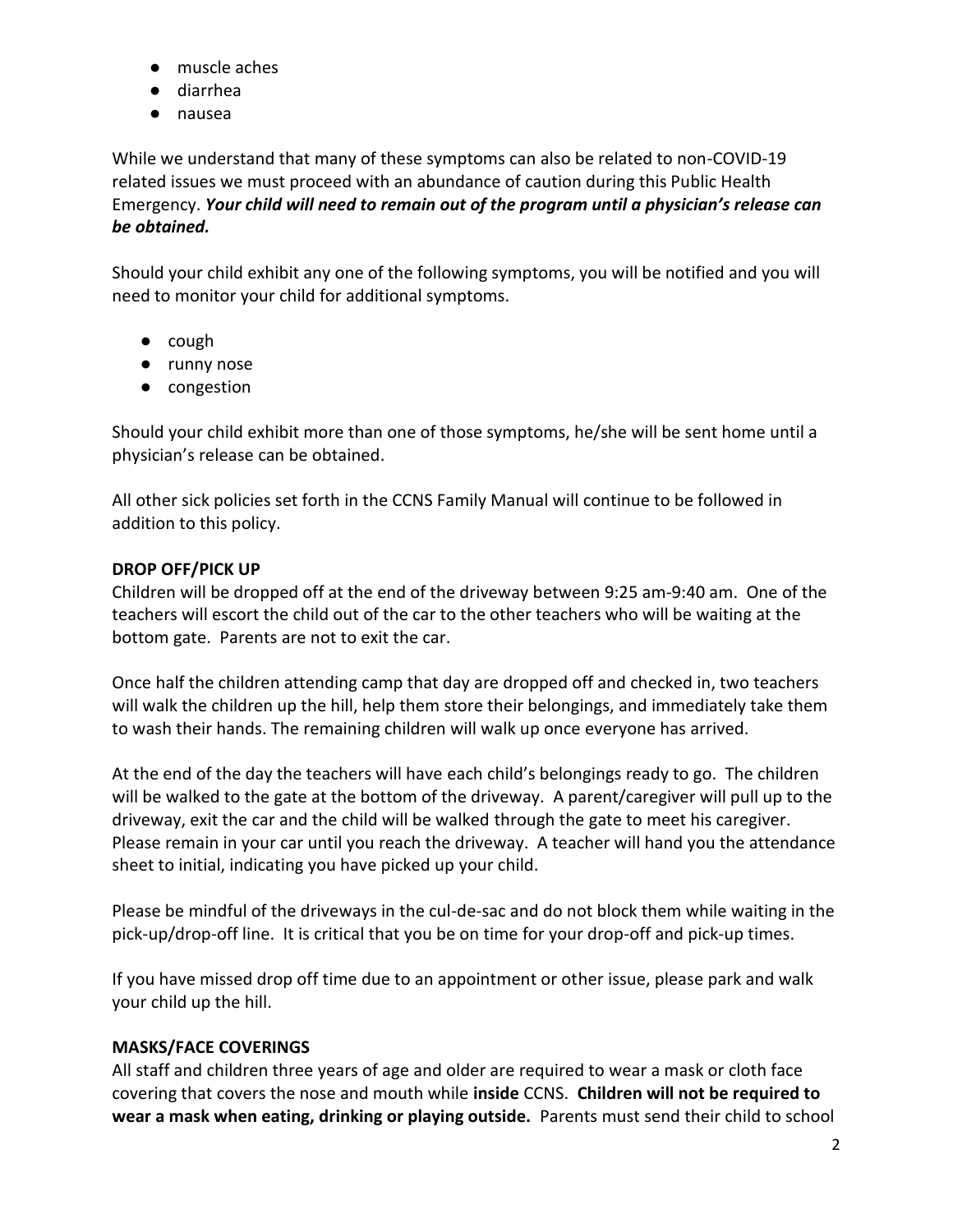with a clean mask each day. The child's name or initials should be clearly marked on the mask to avoid confusion. There will be extra masks available should he/she forget to bring one from home or his/her mask gets soiled.

Staff members must wear a face mask INDOORS when present with the children. Should a staff member need to remove his/her mask while in the presence of other staff members and children, he/she must be at least six feet away from them when doing so. CCNS will provide masks to the staff.

## **HAND/RESPIRATORY HYGIENE**

Staff and children will engage in regular hand washing with soap and water for at least 20 seconds. This will be done:

- When entering a classroom for the first time,
- When coming in from outdoors,
- Before and after eating,
- After sneezing, coughing, or nose blowing,
- After using the rest room,
- Before and after helping a child with toileting or diaper changing,
- Before handling food,
- After touching or cleaning surfaces that may be contaminated; and
- After using shared equipment such as toys and manipulatives.

If soap and water are not available, CCNS will use an alcohol-based hand sanitizer. Use of alcohol-based hand sanitizers will always be supervised by adults.

All staff and children will be required to do the following:

- Cover cough and sneezes with tissues or the corner of the elbow,
- Dispose of soiled tissues immediately after use,
- Wash hands after each cough or sneeze.

Administration will monitor each classroom daily for hand/respiratory hygiene.

#### **LUNCH AND SNACKS**

A snack, lunch, and a water bottle will be brought from home each day. A current list of food allergies will be shared with families. Please remember we are a nut aware school so no nut products are to be sent in snacks or lunches.

#### **COVID-19 EXPOSURE NOTIFICATION**

In February 2020, COVID-19 was added to the list of Reportable Diseases. CCNS is required to report such cases of COVID-19 infection immediately to the Connecticut Department of Public Health and to the Norwalk Health Department.

If a child or staff member who has been present in the program is diagnosed with COVID-19, CCNS must notify families and staff about the exposure. Please be advised that we are NOT required to share with you the child or staff member's name, but we will share with you the date of possible exposure and classroom that may have experienced the exposure.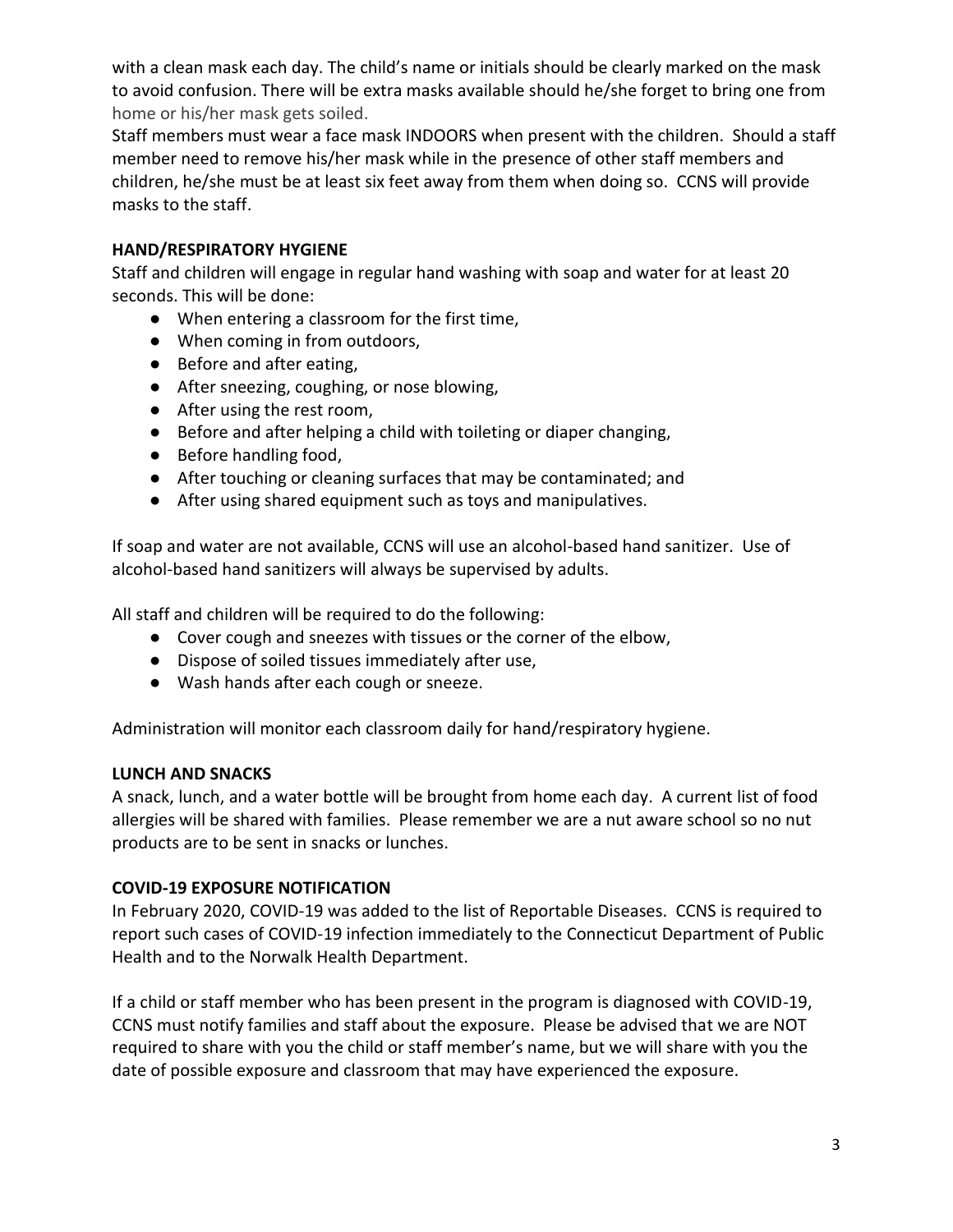Staff will immediately notify CCNS administration if they become aware that any person with whom they have had contact exhibits any of the symptoms listed above (see health screening), is advised to self-isolate, quarantine, has tested positive, or is presumed positive for COVID-19.

Next steps will be determined in collaboration with the CT Department of Public Health, the CT Office of Early Childhood and the Norwalk Health District.

## **QUARANTINE, TIMELINES & TESTING**

If your child tests positive for Covid-19, they can either quarantine for the 10-day period or return to school after a negative result on their PCR test from day 5.

If your child was exposed but is asymptomatic, they may return to school after a negative test on day 5. We will be continuing to give parents the option of either a rapid or PCR test for asymptomatic cases.

If your child was exposed and is showing any symptoms, they must get a PCR test on day 5 to return to school.

If your child is fully vaccinated (2 doses) and asymptomatic, they will not have to quarantine if exposed to the virus.

Day 1 of quarantine is the day AFTER exposure to the positive case.

Finally, we are learning that more and more pediatricians' offices are giving same day PCR tests. If your child receives one of these tests, they may return to school as soon as the results come back.

#### **GRACE PERIOD**

A child or staff member that has contracted Covid is exempt from quarantining if exposed to the virus for 90 days after their positive test results.

#### **CAMP CLOSURE**

In the event of exposure, as long as required staff are healthy enough to attend, camp will remain open to students who were not exposed due to absence, are fully vaccinated, or who meet the guidelines for the grace period. There are no refunds for COVID related closures or absences.